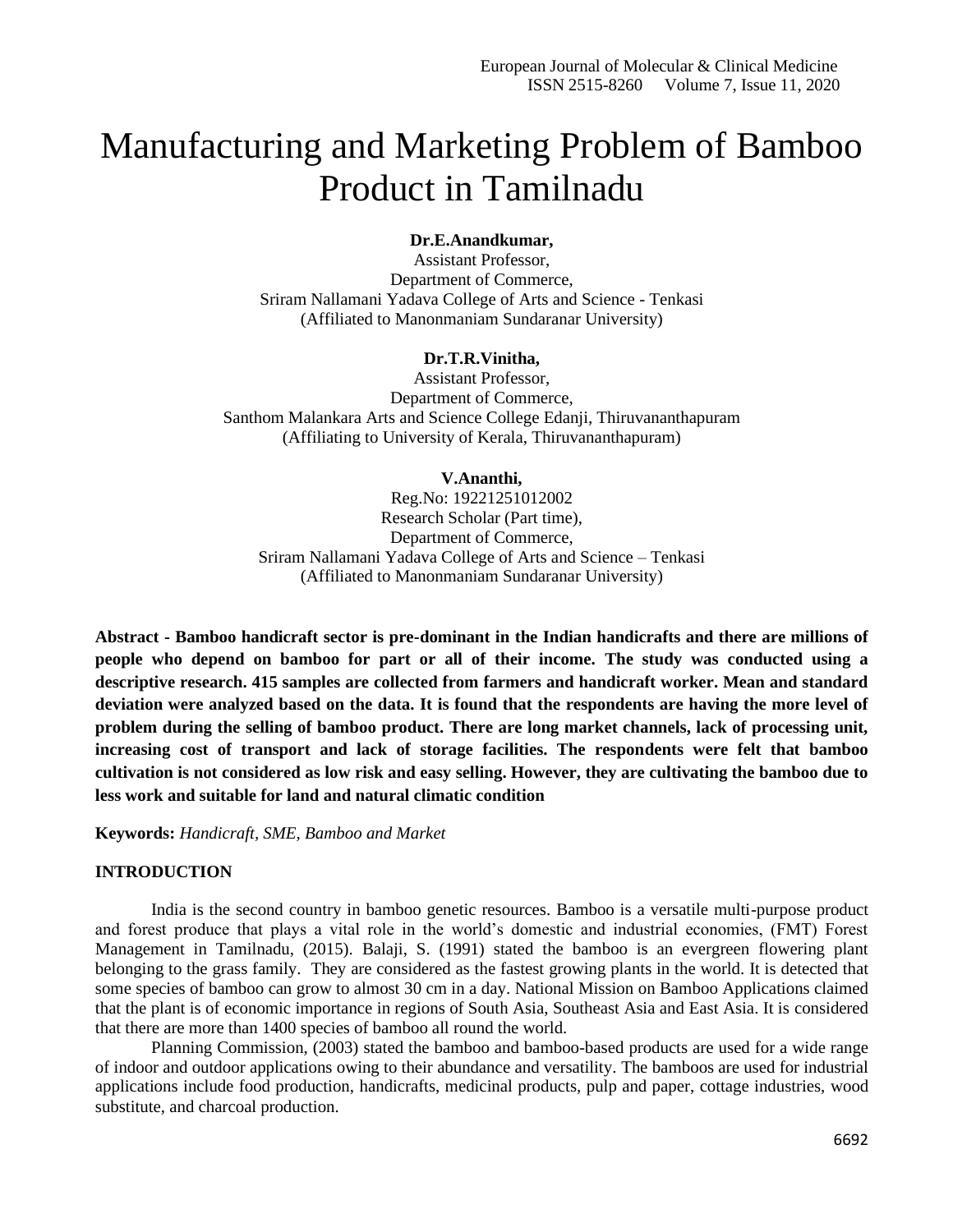Bamboo is often considered to be a replacement of wood and industrial raw materials in traditional cottage and modern industrial sectors. Government of India (2002) noted that the bamboo plant helps in preserving forests by releasing 35 percentages more oxygen and reducing the carbon dioxide in the atmosphere. Khan, Amir Ullah; Hazra, A. (2007) In India, approximately 10 million hectares of area is covered by Bamboo out of which 28% is in the North East Region. There are more than 125 species belonging to 23 genera of bamboos found in India. Out of this, only 30 species are commercially used. They grow naturally up to 3500 m above mean sea level. 66% of India's bamboo resources exist in North East Region.

#### **STATEMENT OF PROBLEM**

Bamboo handicraft sector is predominant in the Indian handicrafts. There are millions of people depend on bamboo for part or all of their income. The whole plant part of bamboos can be utilized in many ways (Brojendro and Sobita, 2007). There are a wide variety of such products and they have been closely associated with the development of civilizations (Dr. Annamalai Solayappan, 2020). Bamboo is the base for a broad range of rural and semi urban cottage industries that provide livelihood for the rural poor. Pande (2012) claimed that the bamboo used for household products such as baskets, trays, jars, case, lampshades, fans and mats. Bamboo products are distributed to domestic and export markets. Samir Jamatia (2012) noted the domestic market is segmented for furniture and handicraft. The high-quality products are directed to high-end markets (i.e., hotels, restaurants, condominiums, and residential houses) while low- quality ones are sold to low-and-medium income consumers. Dhurga S (2017) stated that barriers to realizing the potential of bamboo are the poor market linkage and technology application. Hence, this study examines the manufacturing and marketing problem of bamboo product in India.



**Percentage of Area under Bamboo Plantation**

# **MARKETING USE OF BAMBOO PRODUCT Handicraft (Cane & Bamboo)**

A handicraft is more precisely expressed as artisanal. Planning Commission, (2003) handicraft is a wide variety of work useful and decorative objects. John Jacob (2019) It is a traditional sector of craft and applies to a wide range of creative and design activities that are related to making things with one's hands. Handicraft work was including textiles, moldable and rigid materials, paper, plant fibers, etc.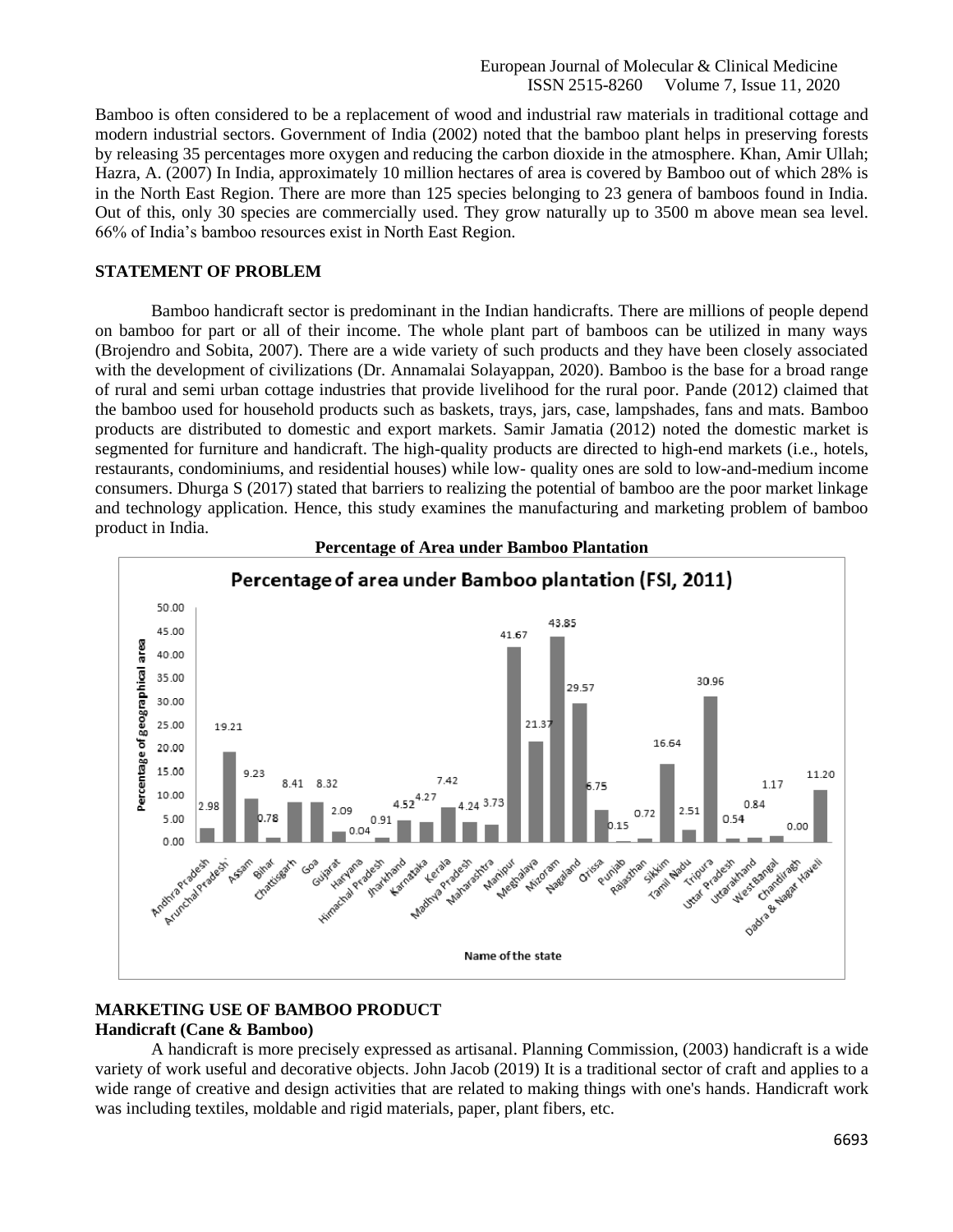#### **Ply Board from Bamboo**

Aneesh Kumar, et. al., (2017) Ply Board is wooden made board or wooden like raw materials largely used for making ply board. Bamboo can be used for making ply board. There is large amount of bamboo available in our country. Bamboo on special processing can be converted into ply board. Matured bamboos are used for making ply board. For meet up the demand of ply board few new entrepreneurs can start this industry. Planning Commission, (2003) noted the development of bamboo-board is expected to relieve the pressure on wood, as the raw material is available at a much faster rate.

#### **Activated Carbon from Bamboo**

Forest management in Tamilnadu (2002) Activated carbon is a non-graphite form of carbon and is microcrystalline in nature. Raw materials are like rice husk, bamboo husk, coconut shell, saw dust; bagasse, wood and bamboo etc are available for the manufacture of activated carbon. Dhurga S (2017) noted the activated carbon produced in the country is catering to the need of vanaspati and solvent extraction plant, glucose and sugar industries, water treatment, chemicals, pharmaceuticals, synthetic rayons, electrochemical industries etc.

#### **Bamboo Furniture**

Forest management in Tamilnadu (2002) Bamboos are the fastest growing woody plants in the world. Its growth rate of up to 60 centimeters (24 in)/day) is due to a unique rhizome-dependent system. Bamboo is a versatile, strong renewable and environment friendly material. This grass helps clean the environment and bamboo is widely used in landscape and garden. The bamboo is used in the following items: Table, Chair, Stool, Long Chair, Sofa Set, Mats.

#### **Pulp and Paper from Bamboo**

Forest management in Tamilnadu (2002) Paper is a major product of the used widely in our society. The use of paper for various purposes is an essential feature of the modern society. Pulp and paper production is based on the use of bamboo as raw material, but also on the consumption of large-scale chemicals, like chlorine, sodium hydroxide, etc.

#### **SCOPE OF THE STUDY**

Bamboo is significant role in the socio-economic development of India. It was contributing to the economy of the nation. It is estimated that the annual turnover from a bamboo plantation in the country amount to 9,000 crores of rupees. Planning Commission, (2003) the demand of bamboo in India is around 26 million metric tons approximately and is expected to increase in the future. The multipurpose use of bamboo has made it a universal resource for the rural population. Government of India has launched the 'National Bamboo Mission', under the Ministry of Agriculture to promote the growth of the bamboo sector. 'National Mission on Bamboo Application', has been launched by the Department of Science and Technology to provide technological help in the bamboo sector. Savur, Manorama, (2003) The Cane and Bamboo Technology Centre (CBTC) have designed a project for the sustainable development of the bamboo industries to create a livelihood for people in the North Eastern India. Such initiatives can bring an organized bamboo cultivation structure within the country and facilitate more income for the rural population as well as contribute enormously to the national economy. The [Tamil Nadu](https://timesofindia.indiatimes.com/india/tamil-nadu) Horticulture department sought Rs 3.03 crore funds from the National Bamboo Mission to increase the area under bamboo cultivation in the state. Uma, deputy director of horticulture, Coimbatore stated in the proposal that the state has a capacity to bring at least 600 hectares of fresh land – 300 hectares of private land and as many hectares of non-forest land with the government - under the bamboo cultivation also asked for funds to set up five bamboo nurseries, conduct training session for respondent and maintaining plantations. From the fund, respondent, who agree to cultivate bamboo in their land that was used for other purposes, could obtain a subsidy of Rs 25,000 to Rs 50,000 a hectare. While the state government says the subsidy is Rs 25,000 per hectare for privately owned land, bamboo breeding experts say private respondent could avail Rs 50,000 per hectare. Dhugu (2017) The employment potential of bamboo is very high and the major work force constitutes of the rural poor, especially women and 432 million work days per annum are provided by the bamboo sector in India.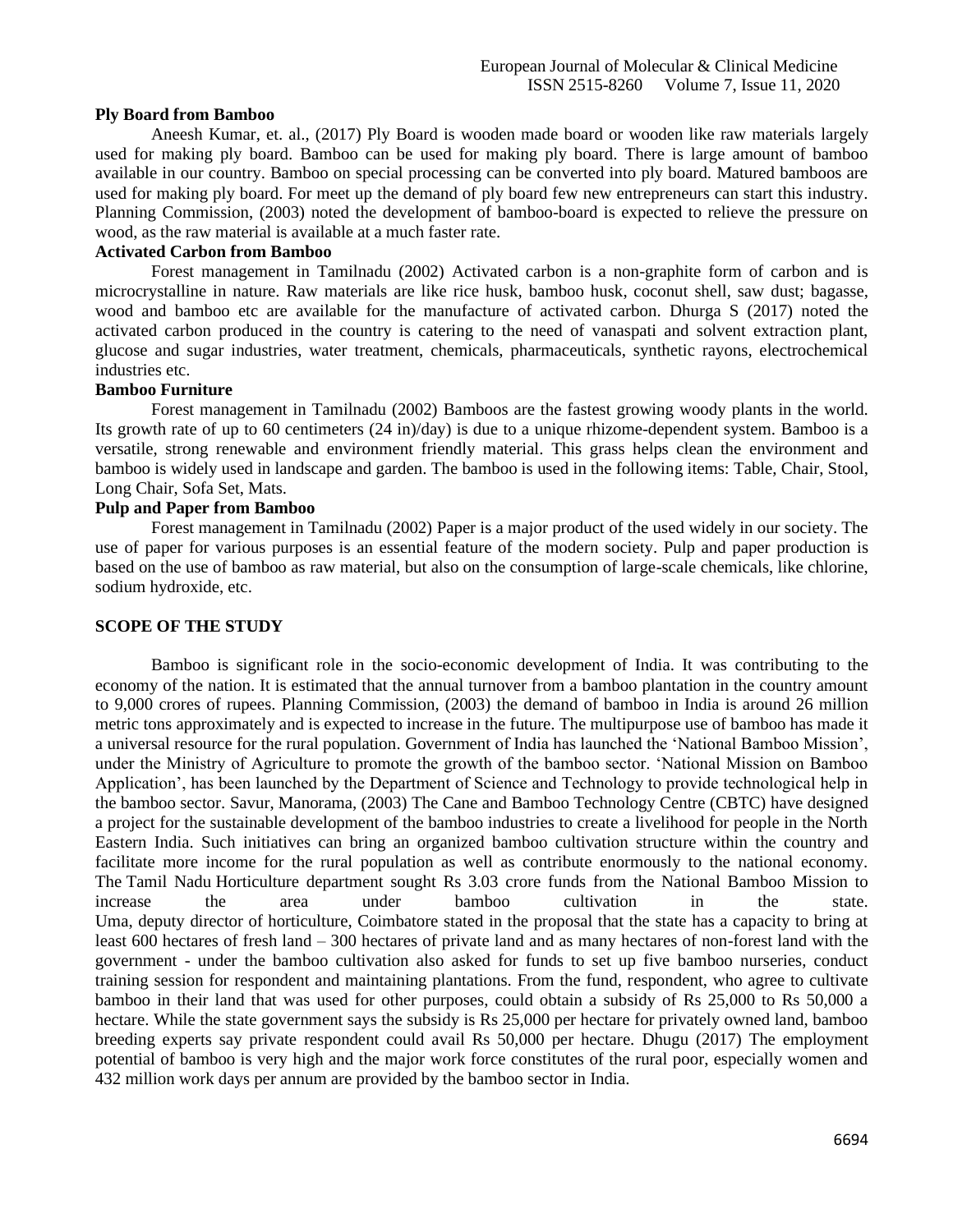Aneesh Kumar, et, al., (2017) said the annual turnover of bamboo sector in India is approximately 9000 crores of rupees in 2015-16. It is one of the largest turnovers from a totally unorganized segment in India. John Jacob (2019) stated that the systematic and effective care taking of this unorganized sector will flourish like anything which will lead to balanced contribution to the national economy. This study intends to identify various manufacturing and marketing problem of bamboo products in Tamilnadu

## **REVIEW OF LITERATURE**

Dhurga S (2017*)* attempted to examine the commercial potential for Bamboo products in India. Secondary review of data and various stakeholder personal communications are studied. The challenges in the sector and Production-to-Consumption System are discussed. It is explained that Bamboo products possess a large potential domestic market base but currently, export market dominated by China. A wide multitude of challenges exist at each stage in the Production-to- Consumption System.

Sri Gunani Partiwi, Elly Agustiani, Anny Maryani (2015) claimed the small and medium-sized enterprises established to process and produce the products. Based on the potential for preparation development of bamboo plants, the regency has the advantages of local government support and education, bamboo respondent and SME's. However, this time is still not well-structured business strategies for the development of the bamboo plant.

# **RESEARCH METHODOLOGY**

The study was conducted using a descriptive research design to evaluate Manufacturing and Marketing Problem of Bamboo Product in Tamilnadu. Entire Tamilnadu state has been divided into four zones such as North Tamilnadu (Thiruvallur, Kanchipuram, Vellore, Thirvannamalai and Villupuram Districts), Central Tamilnadu (Perambulur, Aruiyalur, Trichy, Karur, Cuddalore and Thanjavur Districts), Western Tamilnadu (Coimbatore, Erode, Salem, Namakkal and Dharmapuri) and finally south Tamilnadu (Nagarcoil, Tirunelveli, Tuticorin, Madurai, Teni and Pudukottai). Some of the districts have been omitted by the researcher because the respondents could not be reached. The population is not constant because the people doing more than one business. In our DIC centre and MSMEs are not keep the proper data.

#### **Sampling Technique**

Proportionate stratified sampling was used to select farmers for the study from each district.

**Sample Size Determination Formula as follows;**

$$
SS = \left(\frac{Z \times S}{E}\right)^2
$$

Where,

Z= Standard value corresponding to a confidence level of 95%=1.96

S = Sample SD from the pilot study =  $0.52$ 

 $E=$  Acceptable error=  $5\%$  = 0.05

$$
SS = \left(\frac{1.96 \times 0.52}{0.05}\right)^2
$$

#### **= 415.50**

Here, the researcher has applied the formula for sample size determination based on the pilot study standard deviation values; they are applied to above formula and find out the sample size of 415.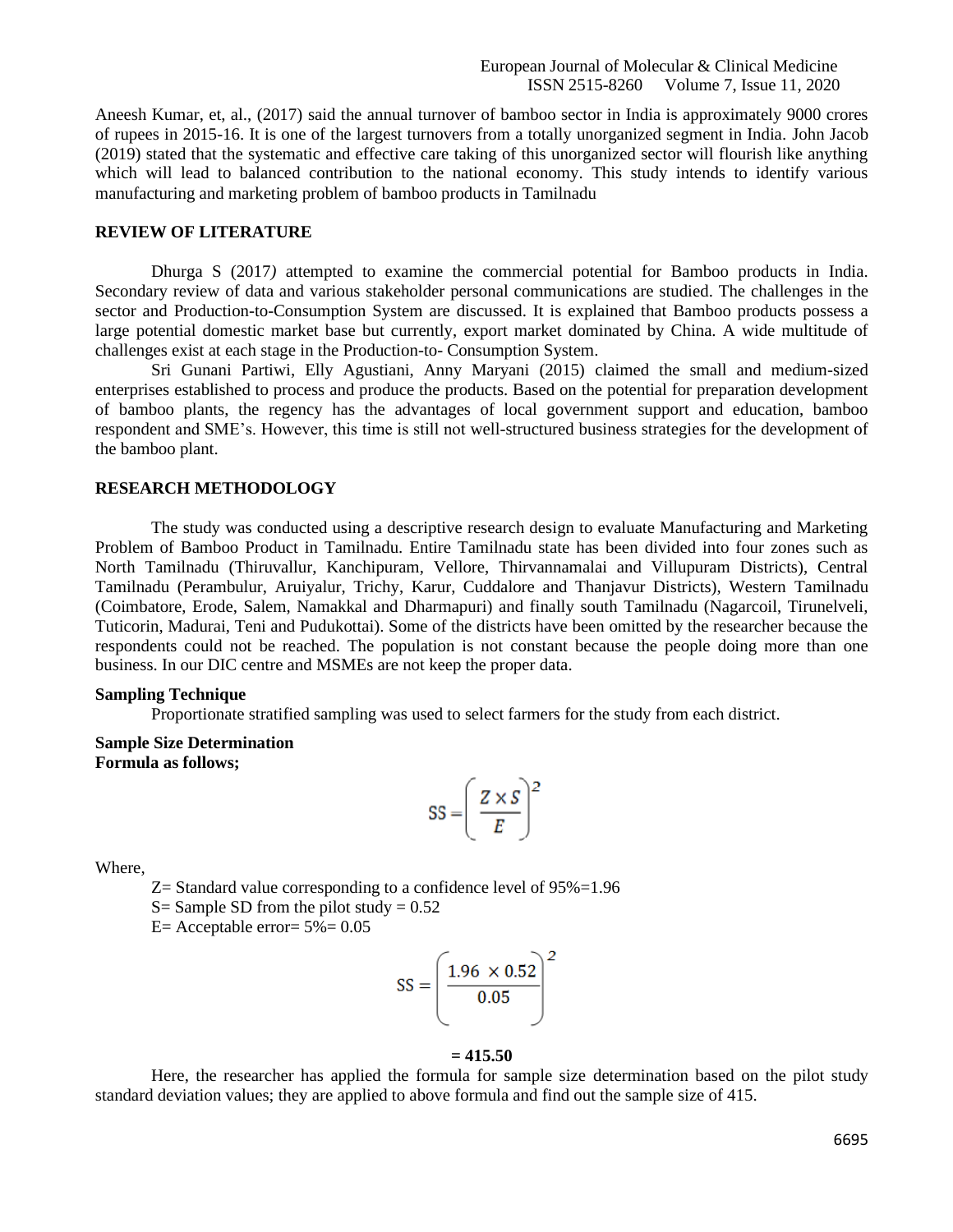## **ANALYSES AND DISCUSSION**

| Table T Keasons for bannooo Cultivation |                       |  |  |
|-----------------------------------------|-----------------------|--|--|
| <b>Mean</b>                             | <b>Std. Deviation</b> |  |  |
| 3.38                                    | 0.66                  |  |  |
| 4.23                                    | 0.71                  |  |  |
| 3.92                                    | 0.79                  |  |  |
| 4.06                                    | 0.87                  |  |  |
| 4.05                                    | 0.82                  |  |  |
| 4.03                                    | 0.85                  |  |  |
|                                         |                       |  |  |

# **Table 1 Reasons for bamboo Cultivation**

Source: primary data computed;

Table 1 presents the respondents opinion towards reasons for bamboo cultivation. The researcher has identified the six reasons for bamboo cultivation. The respondents were asked to rate their opinion in the fivepoint Likert scale. Whereas five stands for strongly agree, four stands for agree, three stands for neutral, two stands for disagree and one stands for strongly disagree. Based on the collected data, mean and standard deviation values are computed. The mean values are ranged between 3.93 and 4.23. The standard deviation values are lies between 0.87 and 0.66.

From the mean value, it was identified that land and natural climatic condition (4.23) and less work (4.06) are secured higher mean value compared to others reasons for bamboo cultivation. But the respondents are rated that traditional pursuit is less important factor for bamboo cultivation. The respondents were felt that bamboo cultivation is not considered as low risk and easy selling. However, they are cultivating the bamboo due to less work and suitable for land and natural climatic condition.

| <b>Financial problems</b>                           | <b>Mean</b> | <b>Std. Deviation</b> |
|-----------------------------------------------------|-------------|-----------------------|
| Improper distribution of subsidy                    | 4.46        | 0.67                  |
| Shorter period of repayment of loan                 | 4.26        | 0.71                  |
| Insufficient loan amount                            | 4.30        | 0.74                  |
| Improper sanction of loan                           | 4.16        | 0.65                  |
| Unable to pay the borrowed capital                  | 4.36        | 0.79                  |
| High interest rate                                  | 3.99        | 0.69                  |
| Price is not proportionate with cost of cultivation | 4.32        | 0.78                  |

**Table 2 Financial problems in bamboo cultivation and marketing of the product**

Source: primary data computed;

The researcher has identified various financial problems in bamboo cultivation marketing of the product. The calculated mean and standard deviation values are displayed the table 2. The calculated mean value of improper distribution of subsidy is found to be (4.46), followed by unable to pay the borrowed capital (4.30), price is not proportionate with cost of cultivation (4.32), insufficient loan amount (4.36), shorter period of repayment of loan (4.26) and high interest rate (3.99). The calculated standard deviation values for these financial problems are ranged between 0.79 and 0.65. It shows that the sample respondents were having similar level of opinion about financial problem in bamboo product. It is found that the respondents are having higher amount of financial problem related to subsidy distribution, unable to pay the borrowed capital, price is not proportionate with cost, insufficient loan amount, shorter period of repayment of loan, problem in sanction of loan amount.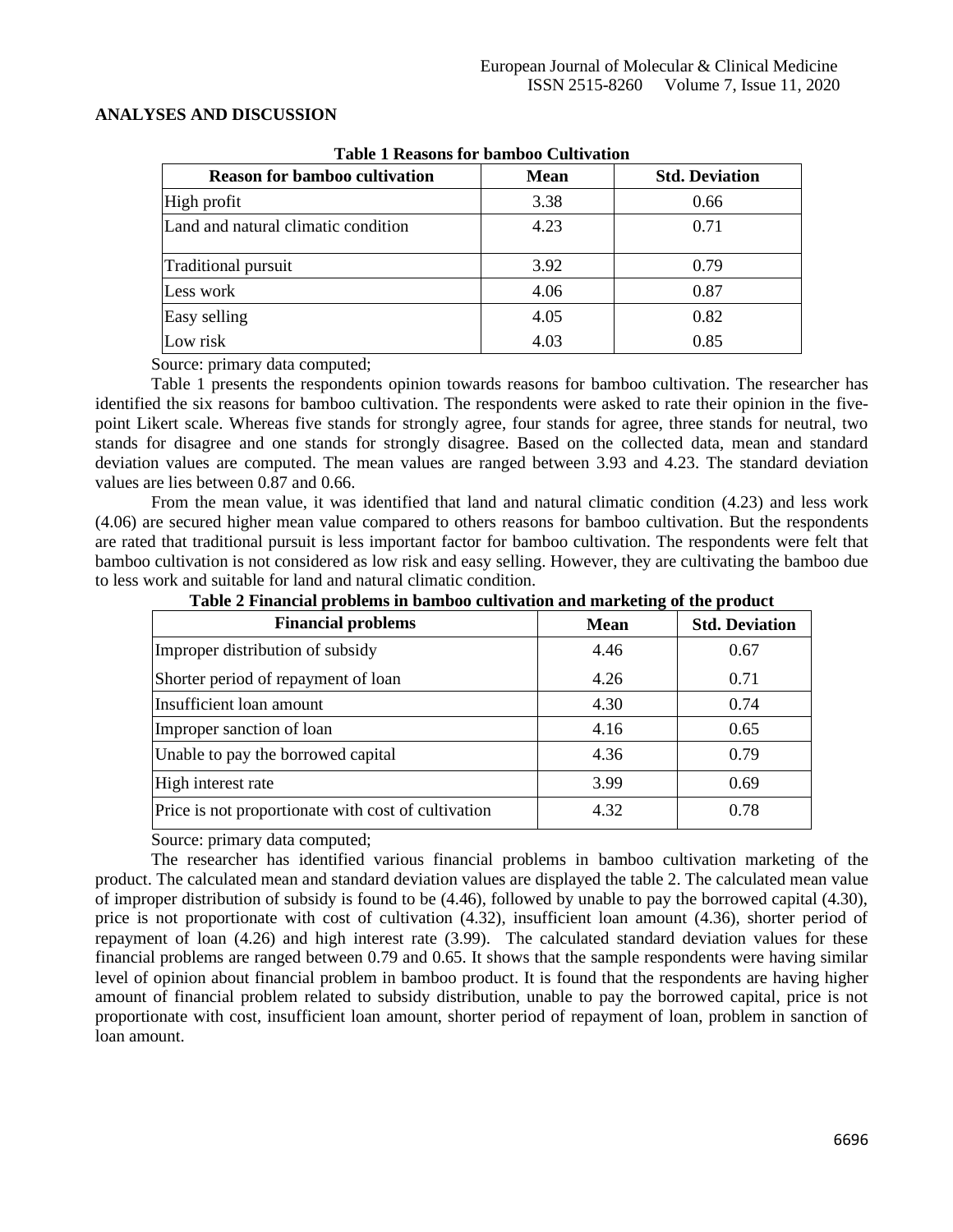| Table 5 Mahalactaring Trobicins in Dannoo products |             |                       |  |
|----------------------------------------------------|-------------|-----------------------|--|
| <b>Manufacturing Problems</b>                      | <b>Mean</b> | <b>Std. Deviation</b> |  |
| Non-availability of labour                         | 4.18        | 0.60                  |  |
| Increasing labour charges                          | 4.37        | 0.68                  |  |
| Increasing input cost                              | 4.41        | 0.70                  |  |
| Change in natural condition                        | 4.31        | 1.01                  |  |

| <b>Table 3 Manufacturing Problems in Bamboo products</b> |  |  |
|----------------------------------------------------------|--|--|
|                                                          |  |  |

Source: primary data computed;

Table 3 shows that respondent opinion towards manufacturing problems in bamboo product. Mean and standard deviation values are calculated based on the collected data. The mean score is ranged between (4.41) and (4.18). Here, the respondents were worried about the increasing the cost of input (4.41) increasing labour wages (4.37), change in natural condition (4.31) and also non- availability of labour (4.18). It is inferred that the increasing cost of input like fertilizers, pesticides, etc. Increases of labour wages, it may be due to increasing cost of living or labour and their demands. However, uncontrollable and unavoidable natural conditions were not in the respondent's hand.

| <b>Regulated Market</b>      | <b>Mean</b> | <b>Std. Deviation</b> |
|------------------------------|-------------|-----------------------|
| Selling at appropriate time  | 1.60        | 1.20                  |
| Reasonable price fixation    | 1.66        | 0.95                  |
| Quality sorting is genuine   | 1.55        | 1.07                  |
| Polite behaviour of employee | 1.81        | 0.95                  |
| Proper weighing              | 1.85        | 1.10                  |
| Less quantity for sample     | 1.73        | 1.02                  |
| Proper payment               | 1.98        | 1.07                  |

**Table 4 Problems in selling of Bamboo product to the Regulated Market**

Source: primary data computed;

Table 4 explains the Problems in selling of Bamboo product to the Regulated Market. Respondents are selling their bamboo through the various channels, but the most available channel for the respondents is either regulated market or brokers (commission agents). The mean score is lies between (1.98) and (1.55) and secured standard deviation values are ranged between (1.20) and (0.95). It shows that the respondent's opinion was not similar. The mean score of proper payment is found to be (1.98) followed by proper weighing (1.85), polite behaviour of employee (1.81), less quantity for sample (1.73), reasonable price fixation (1.66), appropriate selling time (1.60) and quality sorting is genuine (1.55). It is found that respondents are having lot of problems, during the sales of bamboo to the regulated market. In regulated market, there is no seasonal price fixation, no possible to sell at appropriate time, quality sorting is not genuine and improper behaviour of the employee.

| <b>Selling problem</b>                 | <b>Mean</b> | <b>Std. Deviation</b> |
|----------------------------------------|-------------|-----------------------|
| Long marketing channel                 | 4.45        | 0.72                  |
| Lack of processing units               | 4.40        | 0.67                  |
| High cost of transport charges         | 4.31        | 0.80                  |
| Lack of storage facilities             | 4.32        | 0.97                  |
| Lack of technical knowledge on grading | 4.17        | 0.93                  |
| Lack of market information             | 4.20        | 0.92                  |
| Identifying the exporters              | 4.10        | 0.86                  |
| Finding the genuine brokers            | 4.01        | 0.86                  |

Source: primary data computed;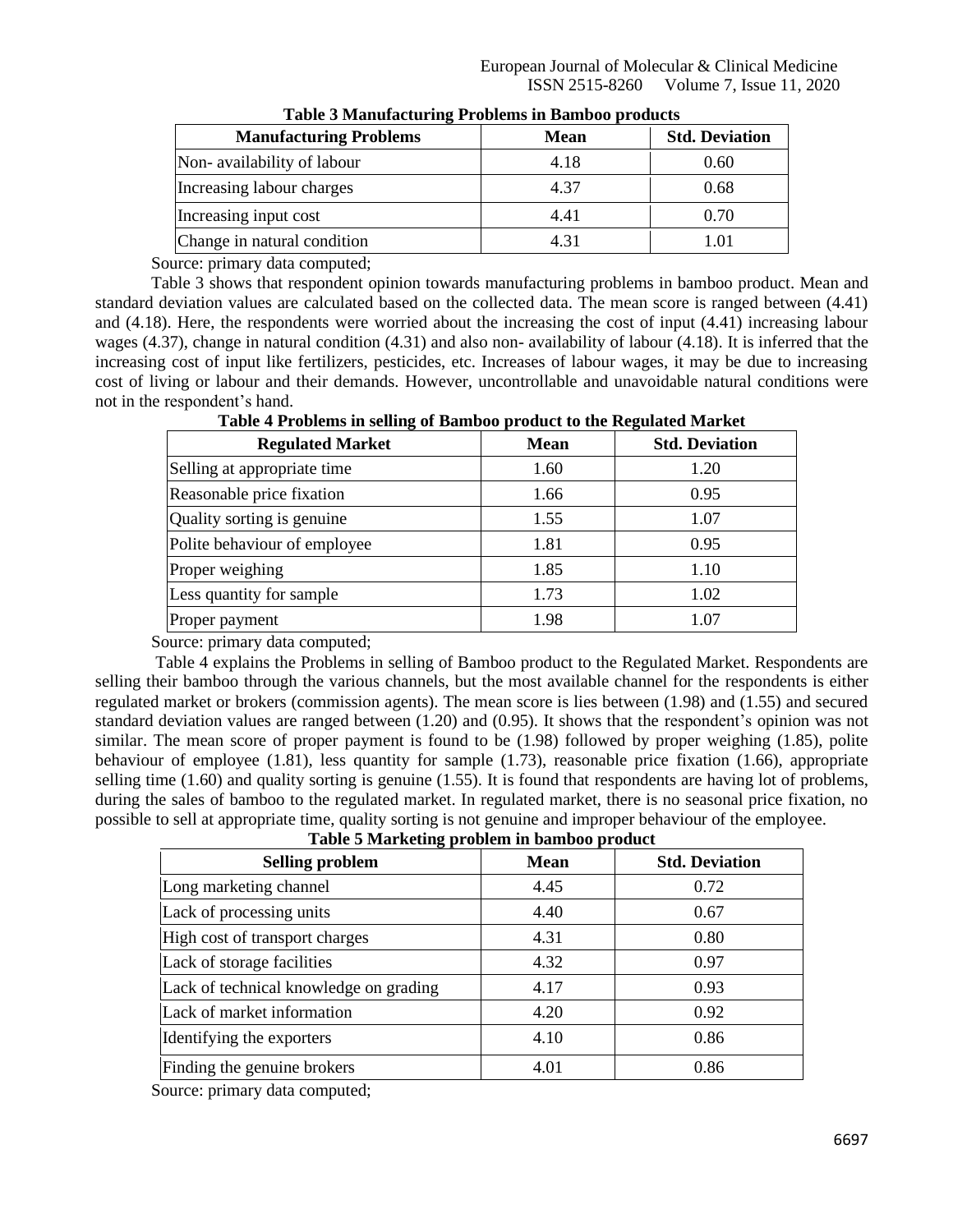Table 5 exhibits the opinion on marketing problem in bamboo product. There are ten general problems are identifying towards the marketing problem of bamboo products. The calculated mean and standard deviation values are ranged between 4.45 and 3.99. The standard deviation values are lies between (0.97) and (0.67). From the mean value it is observed that the respondents are felt unhappy due to long marketing channel (4.45), lack of processing unit (4.40), lack of storage facilities (4.32), high cost of transport charges (4.31), lack of market information (4.20), lack of technical knowledge on grading (4.17), identifying the exporters (4.10), and finding the genuine brokers (4.01). It is found that the respondents are having the more level of problem during the selling of bamboo product. There are long market channels, lack of processing unit, increasing cost of transport and lack of storage facilities.

# **FINDING OF THE STUDY**

- ➢ The respondents were felt that bamboo cultivation is not considered as low risk and easy selling. However, they are cultivating the bamboo due to less work and suitable for land and natural climatic condition.
- ➢ It is found that the respondents are having higher amount of financial problem related to subsidy distribution, unable to pay the borrowed capital, price is not proportionate with cost of cultivation, insufficient loan amount, shorter period of repayment of loan, problem in sanction of loan amount.
- ➢ It is inferred that the increasing cost of input like fertilizers, pesticides, etc. Increases of labour wages, it may be due to increasing cost of living or labour and their demands. However, uncontrollable and unavoidable natural conditions were not in the respondent's hand.
- $\triangleright$  It is found that respondents are having lot of problems, during the sales of bamboo to the regulated market. In regulated market, there is no seasonal price fixation, no possible to sell at appropriate time, quality sorting is not genuine and improper behaviour of the employee.
- $\triangleright$  It is found that the respondents are having the more level of problem during the selling of bamboo product. There are long market channels, lack of processing unit, increasing cost of transport and lack of storage facilities.

# **SUGGESSTION OF THE STUDY**

- $\checkmark$  Increased people income through bamboo farming and SME of bamboo craftsmen.
- $\checkmark$  Variation of bamboo is very varied according to the needs of SME of bamboo craftsmen.
- ✓ Improved quality of processed bamboo products through training and the use of appropriate technology.

# **CONCLUSION**

The bamboo development is viewed as an instrument of poverty alleviation and employment generation for skilled and unskilled persons, especially unemployed youth particularly in the rural sector through ecorehabilitation purposes. The present decade, it was competition from Chinese bamboo products hence; the Indian government concentrates the import of the product and save the bamboo cultivators and handicraft workers.

# **REFERENCES**

- 1. Balaji, S. (1991). Agro-forestry for Prosperity. *Forest News Tamil Nadu Forest Department*, 1(3), 9-11.
- 2. Dhurga S (2017). Problems and Prospects of Bamboo Market in India. Aayvagam an *International Journal of Multidisciplinary Research*, 5(2), 86-91.
- 3. Dr.Annamalai Solayappan, Mr.R.Raja & Dr.S.Sankar (2020). Effect of Green Marketing in Consumers' Perspective. *Solid State Technology,* 63(4), 8085-8089.
- 4. Forest management in Tamilnadu- A historical prospective 94 to 202. *Book by Tamilnadu Government*
- 5. Government of India, (2002) Tenth Five Year Plan. Planning Commission.